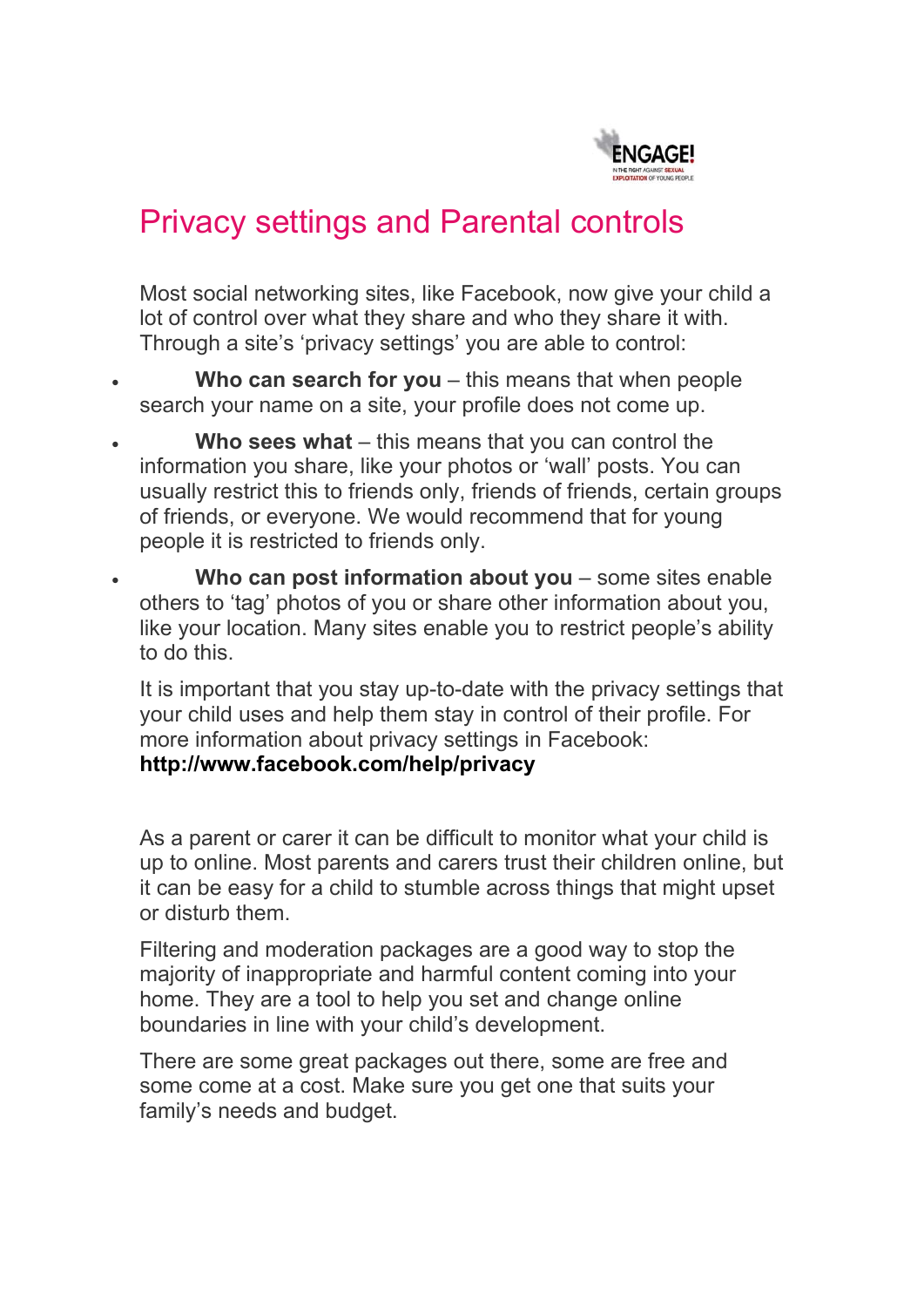Every parental control package is different, but most provide services such as:

- **Filtering** content to restrict access to particular sites, such as pornographic websites.
- **Time limits** restrict the amount of time your child can be online, or set periods of time where your child can access certain sites.
- **Monitoring** where you are informed of certain sites that your child is attempting to gain access to.
- **Reporting** where you are provided with information about what sites your child has used.

There are three main levels for applying parental controls.

- **Internet Service Providers (ISP's).** These are the organizations that pipe the internet to your home (like Virgin Media, Talk Talk, Sky and BT). All of the major ISP's provide parental control packages. These can allow you to apply controls across all of the devices that access the internet through your home connection – such as laptops or games consoles.
- **Devices that connect to the internet.** Most computers, mobiles and games consoles now come with parental controls that can be applied. For example, within Windows and the Mac operating systems, there are parental controls that can be set for individual devices.
- **Software.** There are a wide range of packages available to buy or sometimes download for free – always look for reputable companies and check out reviews online.

Parental controls will never make the internet 100% 'safe'. They should not be used as a substitute for communicating safety messages to your child. Make sure that you talk to your child about their behavior online and remember, your home is not the only place they will be accessing the internet! (Look at navigation bar).

Never ask your children to set these settings, if you are not confident in putting these in place ask a family friend or the shop assistant to help.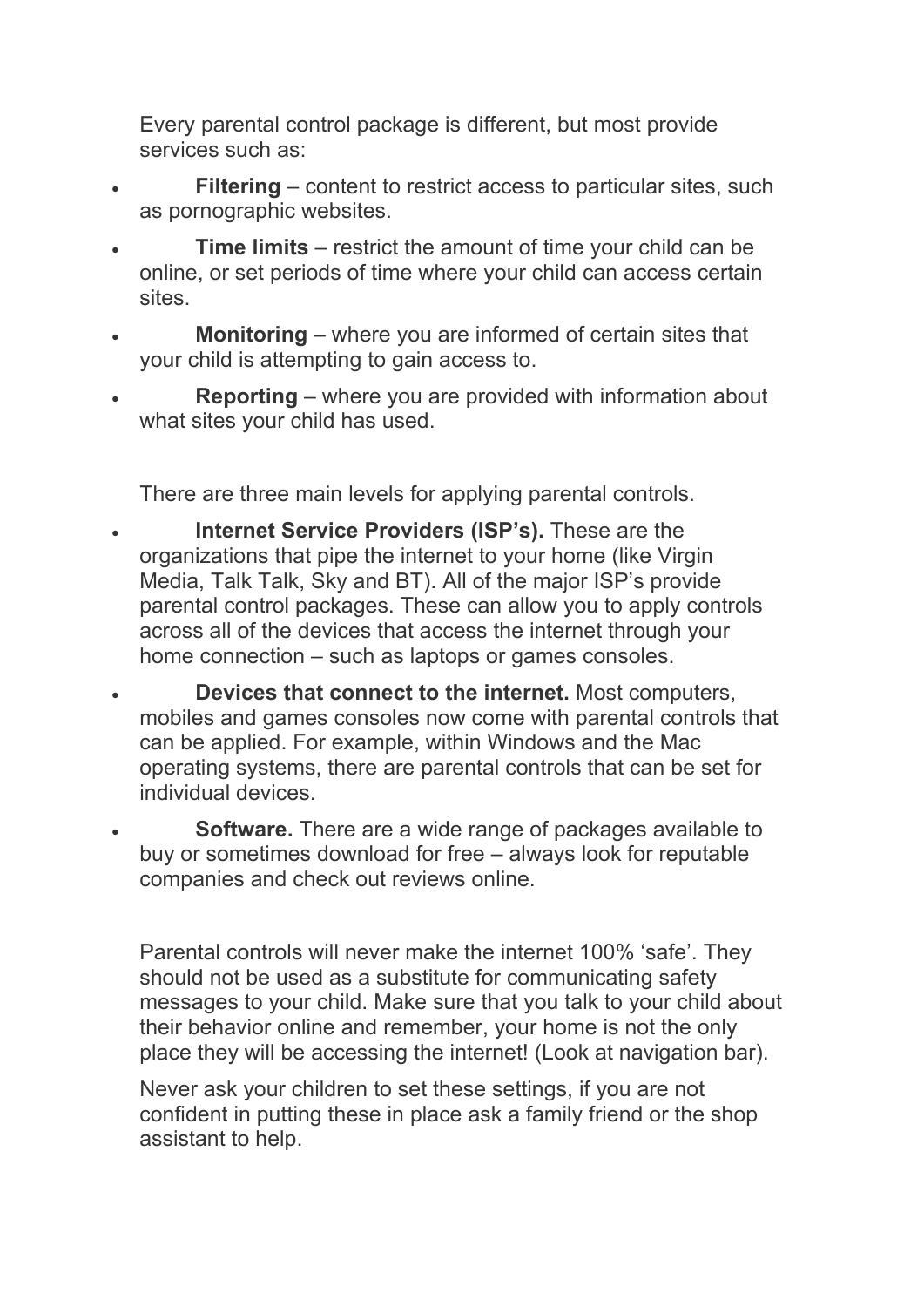## **BT**

BT's Security package is called BT Family Protection. This lets you choose the right level of protection for each child on up to three computers in your home. With this service you can:

- **Block websites** stop your kids from seeing inappropriate content
- **Set time limits**  manage how long your children spend online
- **Get instant alerts** get email or text alerts when your kids try to view blocked sites or post confidential information
- **Social networking tools** control the use of social networks like Facebook and Twitter and set up text alerts if personal information is posted
- **YouTube filtering** a unique technology to prevent exposure to unsuitable content
- **Usage reports** review your children's online activity from anywhere in the world

As well as parental controls, you also get:

- **Advanced spam filtering** with image blocking to protect children from offensive content
- **BT Cleanfeed** blocks sites classified as illegal by the Internet Watch Foundation
- **Access to our internet abuse prevention team** for children or parents to report any concerns

**A user guide for the BT Family Protection service** is available and **videos on the service** are also provided.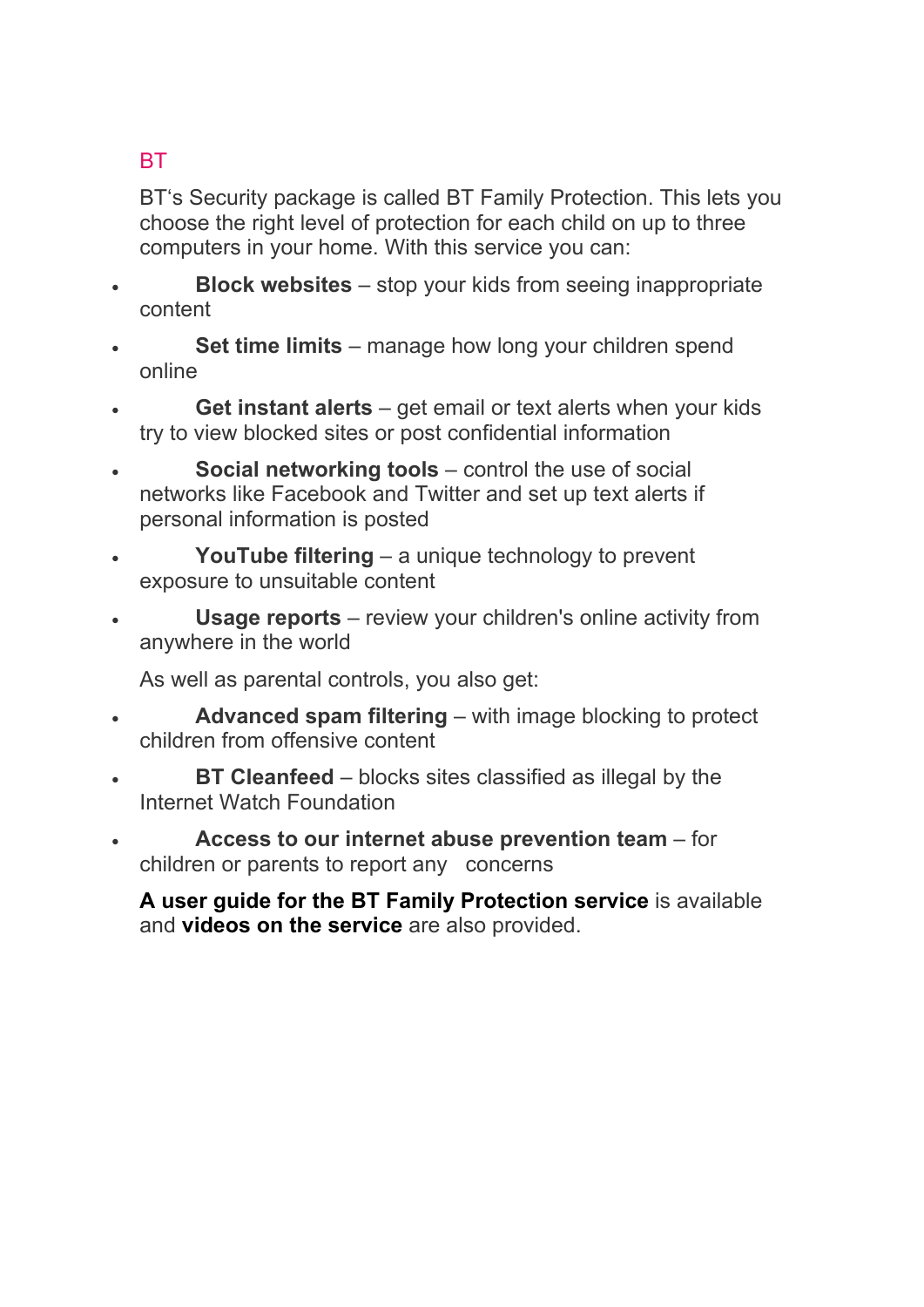### Talk Talk

Talk Talk's Internet security service is called HomeSafe. Built into the broadband network itself, HomeSafe is designed to help you block every device in your home from websites you've defined as unsuitable for your home. Parents also have the option to control the after school homework routine specifically. It's been developed in partnership with their panel of parents and online safety experts.

**A guide to setting up HomeSafe** is available as are **videos** for this service.

## Virgin Media

Parental Controls is part of Virgin Media Security and is available for free to all Virgin Media broadband customers. With Virgin Media Security's Parental Control you can:

- Screen out offensive material
- Filter sites by pre-defined age categories
- Add exceptions or block specific sites
- Control access to specific content types like chat or social networking
- Set an access-schedule for individual users
- See a history of sites viewed, including those that were blocked

**Further information on this service** and a guide on how to set up parental controls is available.

### Plusnet

Plusnet offer Plusnet Protect Internet security. With this service, either offered free or for a small charge dependent on your Broadband package, parents and carers are able to set safe boundaries for children with parental controls.

**Advice on how to set these controls** is available.